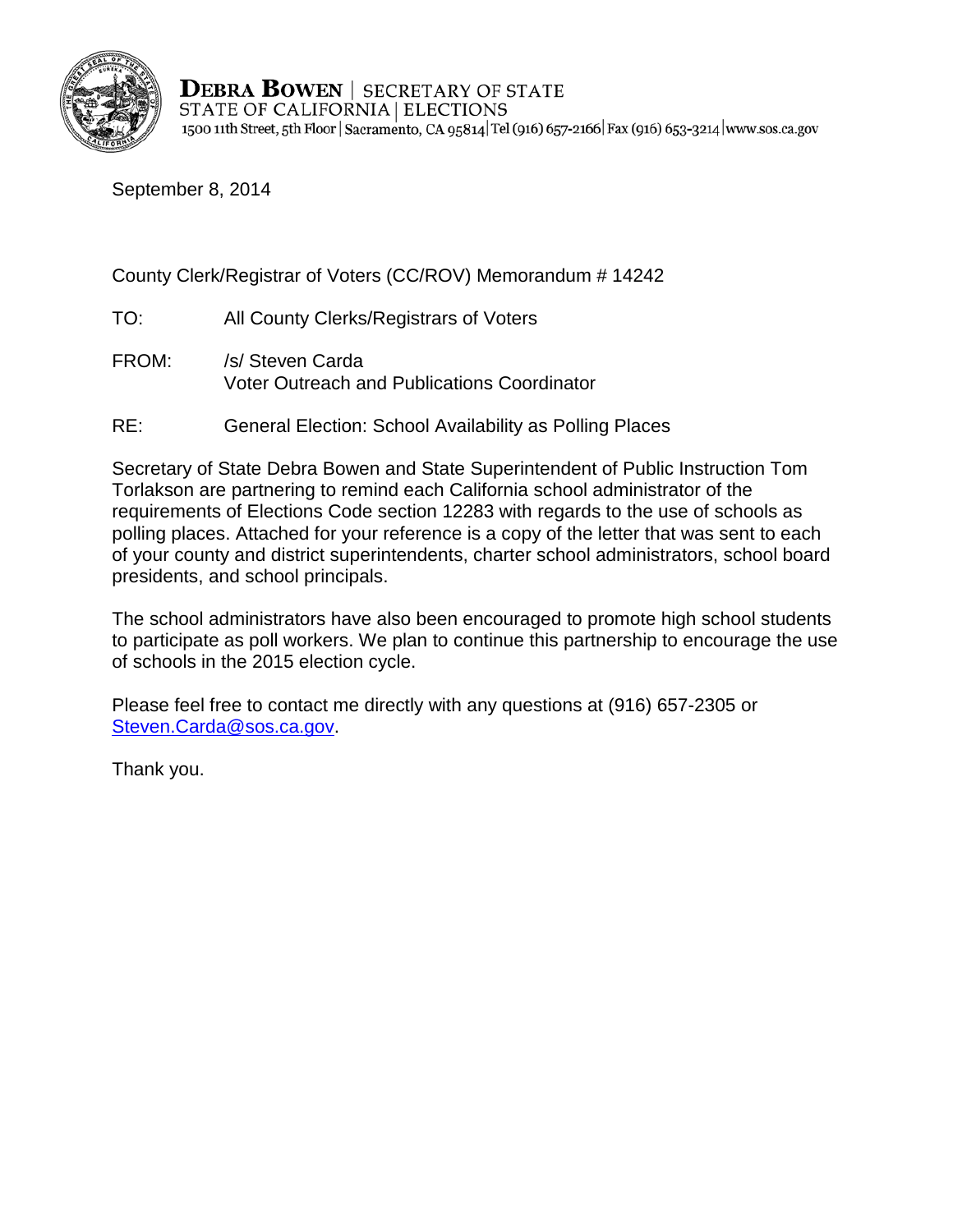



**CALIFORNIA DEPARTMENT OF EDUCATION TOM TORLAKSON**, State Superintendent of Public Instruction 1430 N Street, Suite 5602 Sacramento, CA 95814-5901 (916) 319-0800

**CALIFORNIA SECRETARY OF STATE DEBRA BOWEN**, Secretary of State 1500 11th Street, 6th Floor Sacramento, CA 95814-4311 (916) 653-7244

September 5, 2014

Dear County and District Superintendents, Charter School Administrators, School Board Presidents, and School Principals:

## **ELECTION INFORMATION**

The shortage of polling places and poll workers is a growing problem facing local elections officials in California every Election Day. We are asking for your help by making your campus available as a polling place on Election Day.

As you may know, when your local elections official asks to use a public school campus as a polling place, that request must be honored. The law allows you to decide how best to comply with the request and meet the needs of your own community.

Three options are available under this law: 1) leave the school open and in session while a specific area of the school is designated as a polling place; 2) designate the day as a staff training and development day; or 3) simply close the school to students and non-classified employees. Local elections officials are encouraged to make the request to use your school as a polling place early enough for your school board to consider their options before school calendars are printed and distributed to parents.

Another Election Day problem is a shortage of poll workers. According to many county elections officials, students are often the most helpful and enthusiastic poll workers, and students who serve as poll workers report they learn about the importance of participating in an election despite not yet being eligible to vote.

High school students who are at least 16 years old, are U.S. citizens, and are in good standing with a grade point average of at least 2.5 on a 4.0 scale can serve as poll workers. While serving as a poll worker qualifies as an excused absence, absences for the entire school day are not included in the average daily attendance used to generate apportionment funding.

We hope you will make every effort to adjust your calendars to accommodate the use of your school as polling places for the November 4, 2014, General Election. In addition, we would be grateful if you would help your local elections officials by actively identifying students who can serve as poll workers for the November 4, 2014, General Election.

We appreciate your assistance in making California's upcoming election a success. Please do not hesitate to contact us through our staff with any questions you may have.